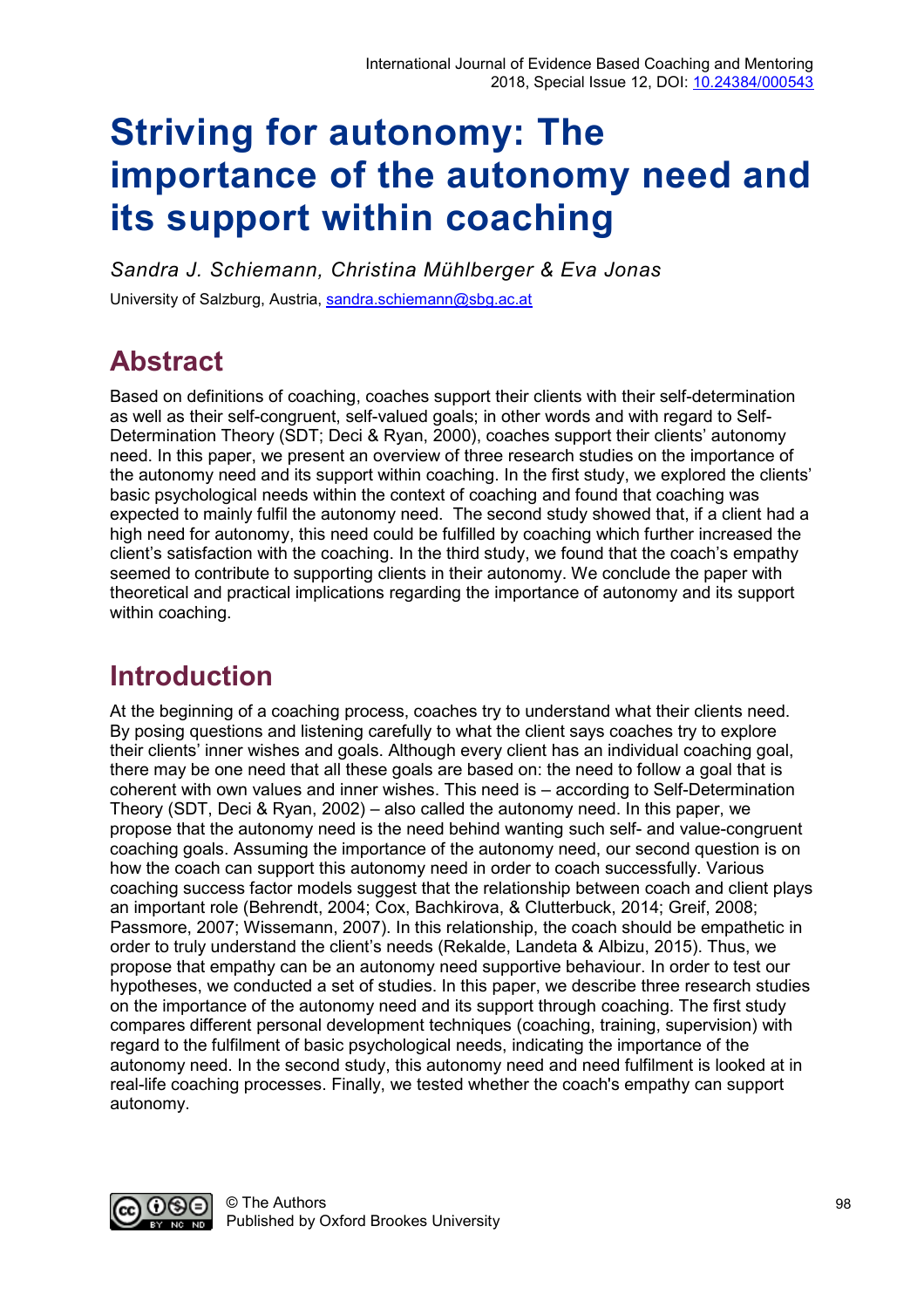# **Literature Review**

Before reporting our set of studies, we will describe the basic psychological needs of SDT (Deci & Ryan, 2002) and, in particular, the autonomy need as the most important need with regard to coaching; subsequently, we will address the question on how the autonomy need can be supported in coaching, focussing on empathy as an essential coach competence.

### **Basic Psychological Needs**

If coaches want to know what their clients need, it is important to understand what the word *need* means and which needs humans have. With regard to SDT, a need can be seen as an innate requirement that is essential for every human being (Deci & Ryan, 2000; Ryan & Deci, 2017). As we seek to fulfil our needs, our needs are our inner motors for our behaviour (Storch, 2004). More precisely, a need defines our motivation, which in turn shapes our cognition and therefore behaviour (Heckhausen & Heckhausen, 1989; Jonas & Bierhoff, 2016; Kuhl, 2010). Thus, our needs set the basis for our motivations, intentions, and actions. However, the needs not only set the basis for an action but are also essential when it comes to the evaluation of an action. After every action, the amount of need fulfilment determines how beneficial this action was (Kelley, Holmes, Kerr, Reis, Rusbult & Van Lange, 2003). The more need-fulfilling the action was, the more well-being, growth, and goal attainment it triggers; in contrast, the less need-fulfilling the action was, the less well-being and satisfaction it brings. Thus, the fulfilment of our basic human needs is essential (Deci & Ryan, 2000; Ryan & Deci, 2017), but which basic needs can be distinguished?

There have been many different ways to classify basic human needs (e.g., Deci & Ryan, 2000; Hull, 1943; Maslow, 1970; McClelland, 1987; Murray, 1938). The most common differentiation is between physiological needs, such as eating, drinking or sleeping, and psychological needs, such as wishing to be part of a community or feel related (Deci & Ryan, 2000; Maslow, 1970; Murray, 1938). With regard to the psychological needs, the most established classification of needs is the classification by SDT (Deci & Ryan, 2000; Ryan & Deci, 2017). This theory states that there are three basic psychological needs: The autonomy need, the competence need, and the relatedness need.

### **Autonomy need**

The need for autonomy is the need "to self-organize and regulate one's own behaviour (and avoid heteronomous control), which includes the tendency to work toward inner coherence and integration among regulatory demands and goals" (Deci & Ryan, 2000, p. 252). In other words, the autonomy need is the need to feel self-determined, self-congruent, and valuecongruent (Deci & Ryan, 2000; Ryan & Deci, 2017). The autonomy need is similar to the concept of self-regulation, as both are about acting according to own values (Baumann & Kuhl, 2013). In order to fulfil the autonomy need, people act according to own motives and values (Ryan & Deci, 2004). When acting on one's own motives and values, the perceived locus of causality is internal and not controlled by others, meaning one is self-determined (cognitive evaluation theory; Ryan & Deci, 2017). The more a person feels that she or he behaves in a self-determined way, the more this person is intrinsically motivated and likely to adopt and sustain the behaviour over the long term (Teixeira, Silva, Mata, Palmeira & Markland, 2012).

### **Competence need**

The need for competence is the need "to engage optimal challenges and experience mastery or effectance in the physical and social worlds" (Deci & Ryan, 2000; p. 252). In other words, the competence need is the need to master challenges, learn new things, and be effective (Deci & Ryan, 2000; Ryan & Deci, 2017). The competence need is similar to the

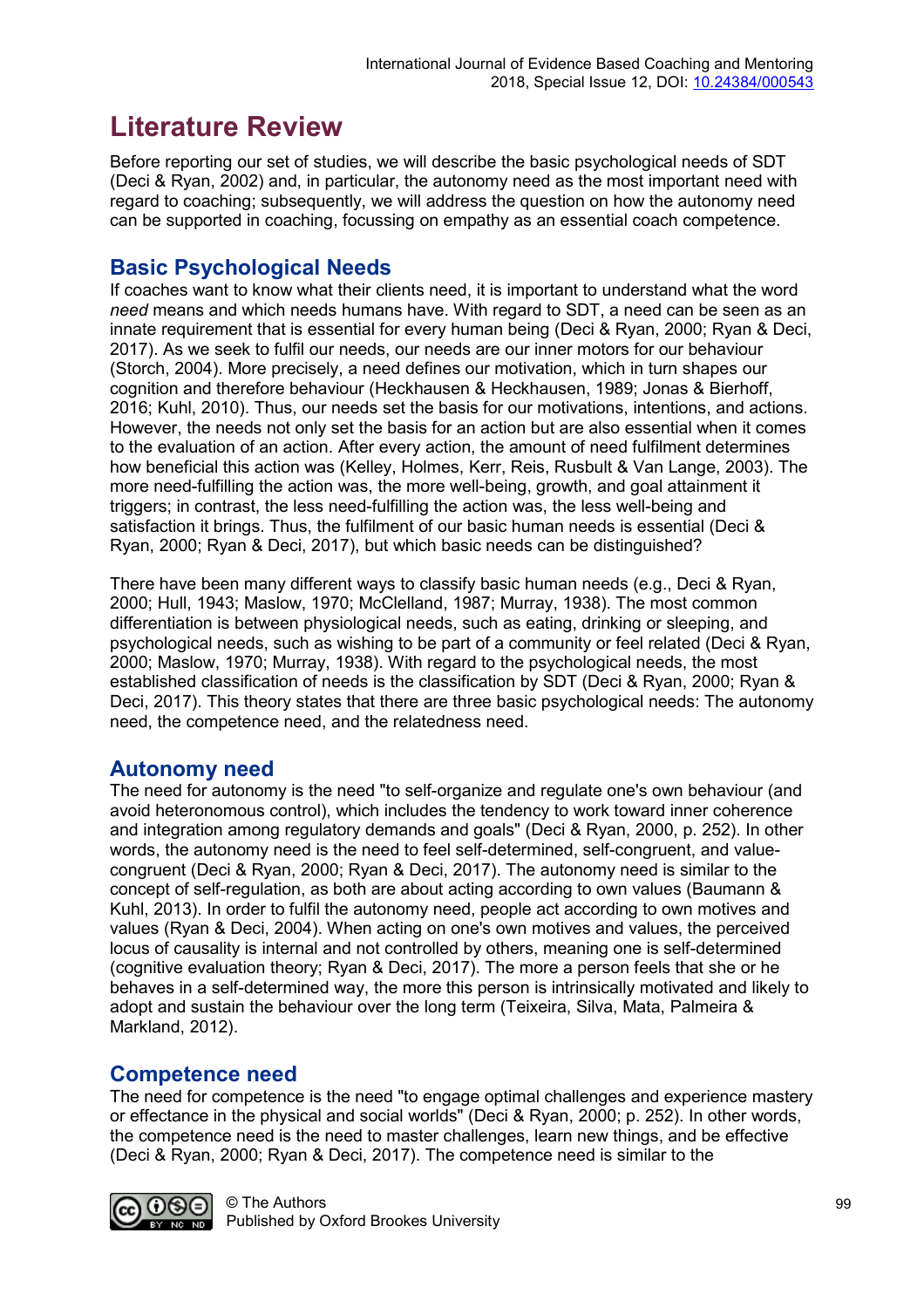achievement motive, as both are about wanting to feel capable and effective (Schüler, Sheldon & Fröhlich, 2010). In order to fulfil the competence need, people turn to a social environment that supports this need (causality orientations theory; Ryan & Deci, 2017). The more the competence need is fulfilled, the more flow and intrinsic motivation can be felt (Schüler et al., 2010).

#### **Relatedness need**

The need for relatedness is the need "to seek attachments and experience feelings of security, belonging, and intimacy with others" (Deci & Ryan, 2000, p. 252). In other words, the relatedness need is the need to feel secure, intimate, and related (Deci & Ryan, 2000; Ryan & Deci, 2017). It is similar to the affiliation motive, as both are about the desire to connect with others and be cared for (Schüler et al., 2010). The relatedness need can be fulfilled by satisfying relationships that help people feel secure and be part of something (La Guardia, Ryan, Couchman & Deci, 2000; relationships motivation theory; Ryan & Deci, 2017).

To summarise, the autonomy, competence, and relatedness needs are the core of our behaviour: The higher a specific need, the more likely we act upon it; and the better our actions fulfil our need, the more satisfied and intrinsically motivated we will feel (Sheldon, 2011). Thus, all three needs are important and should be fulfilled, but is there one specific need that coaching clients want to be fulfilled?

#### **Needs within Coaching**

When asking about what coaching clients need, coaching definitions may be of use. Although coaching is a popular and effective development intervention (Grover & Furnham, 2016; Kotte, Hinn, Oellerich & Möller, 2016), it has been defined in various ways. Usually, coaching is described as a one-to-one interaction (e.g., De Haan, Day & Sills, 2010). In addition, many coaching definitions state that coaching is about goal attainment, as it is a personal development tool (Grant, Passmore, Cavanagh, & Parker, 2010), has an aim (Rauen, 2014), and is about success (Wegener, Fritze & Loebbert, 2014). However, other development interventions, such as consulting or mentoring, are also one-to-one interactions that are goal-focused. Such goal-focus seems to suggest that all personnel development methods mainly focus on the competence need, as goal attainment can be seen as becoming more effective and to have learned something (competence need; Ryan & Deci, 2017). However, we suggest that coaching differs from these other techniques when it comes to the kind of goals because several coaching definitions emphasise that coaching is about self–valued, self-congruent and self-chosen goals (Grant et al., 2010; Greif, 2008; Rauen, 2014). Thus, it seems to be an important point that coaching is about (self-)reflection in order to reach self-congruent goals (Greif, 2008). In other words, a typical coaching client chooses his/her goal self-determinedly and strives to find a self-congruent way in how to attain this goal (Bachkirova & Smith, 2015). Thus, the focus in coaching seems to mainly be that clients get to know themselves – their inner wishes and goals, their resources and abilities – rather than to acquire new skills as it would be the case when the fulfilment of their competence need would be the main focus. In sum, several coaching definitions suggest that coaching is about self-congruent, self-valued and self-determined goals and goal attainment.

Self-congruency, value-congruency, and self-determination are key terms of the definition of the autonomy need (Ryan & Deci, 2006). Being autonomous means that one's thoughts and behaviours are self-congruent and self-determined which means that one behaves in accordance with the self, i.e., personal values, attitudes, interests, and desires (Deci & Ryan, 2002; Ryan & Deci, 2006). This leads to the hypothesis that coaching supports clients more in their autonomy than in their competence or relatedness need, as coaching focuses on attaining self-congruent goals (Bachkirova & Smith, 2015; Greif, 2008). Previous studies

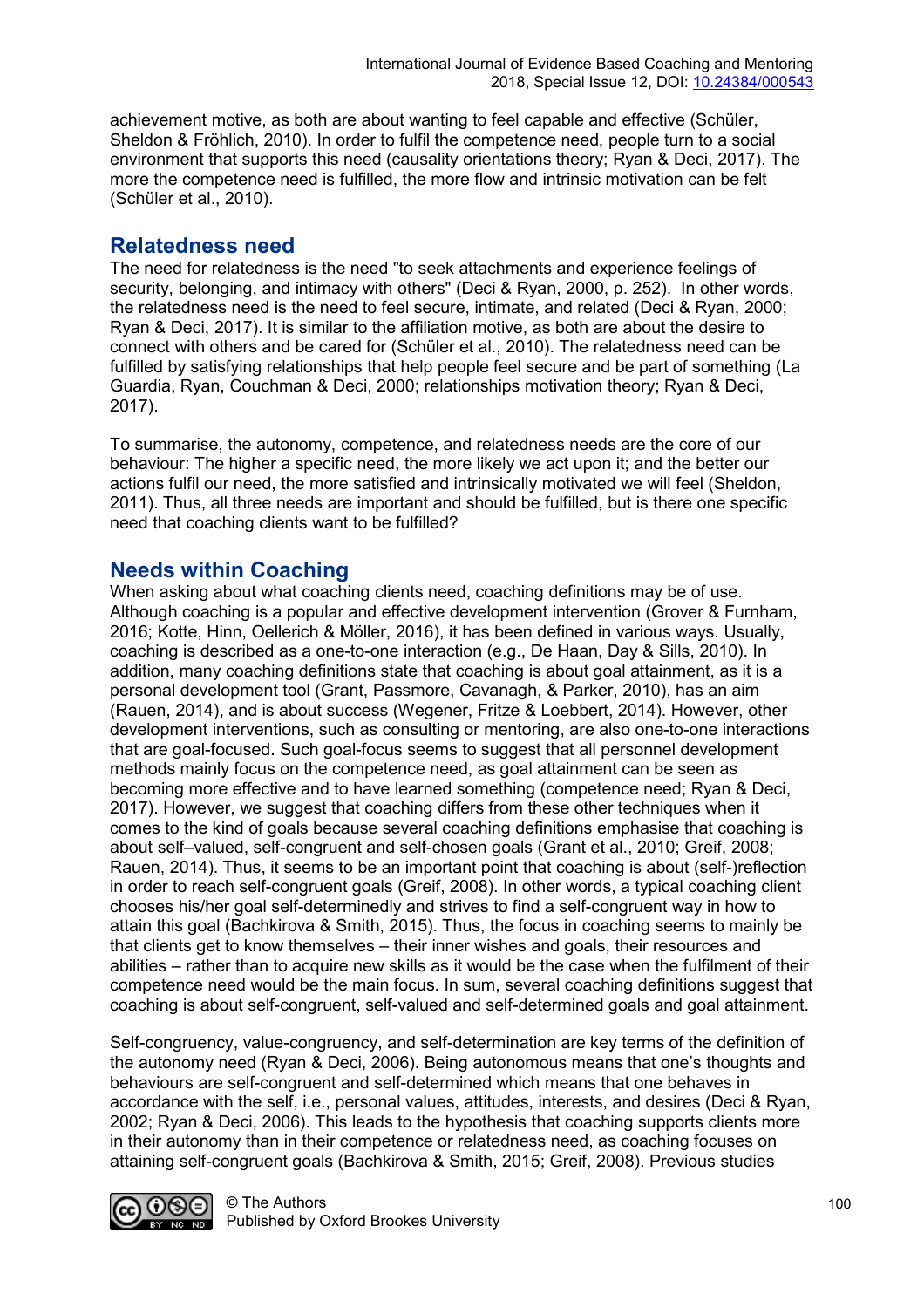already support the notion that coaching nourishes the autonomy need. For instance, coaching clients were more satisfied, when they felt supported in their autonomy (Losch, Traut-Mattausch, Mühlberger & Jonas, 2016). Moreover, coaching clients were more goaloriented, when they and not the coaches initiated the process and expressed self-efficacy statements self-determinedly (Gessnitzer & Kauffeld, 2015; Gessnitzer, Schulte & Kauffeld, 2016).

From this perspective, in coaching the autonomy need (self-congruency and selfdetermination) seems to be relatively more important than the competence need (learning new skills and mastering challenges) and the relatedness need (feeling secure and related). Regarding the competence need, of course, the client's experience of own abilities and skills can become relevant in coaching and coaching can help the client to self-efficiently attain their self-congruent goals; however, coaching does not mainly build up specific skills and abilities. For building up skills and abilities, a training would be much more useful (Kauffeld, 2016). Similar to the competence need, regarding the relatedness need, a good relationship with the coach is important but only to have a secure, valuing and trusting setting in order to talk about self-valued and self-congruent goals (Baron & Morin, 2009). Thus, the primary focus in coaching does not seem to be about learning new skills or having a deep relationship with the coach but to work on self-congruent and self-determined goals (Jonas, Mühlberger, Böhm & Esser, 2017). However, developing competences and having a beneficial relationship can be part of a coaching, but this would be on behalf of helping the autonomy need fulfilment.

#### **Context-specific need fulfilment**

In every social interaction, the need fulfilment is not only about what one person needs but also about how the interaction partner fulfils these needs. This can be best described by giving an example of the coaching client Anne. Anne has a leadership position and her selfcongruent goal (autonomy need) is to be an inspiring and visionary leader. To achieve this goal, she decides to be coached to find her individual leadership style and to talk about her ideas of being a good leader. In this example, Anne's inner autonomy need drives her behaviour. She enjoys talking about her goal and exploring her idea of good leadership. She evaluates her behaviour as satisfying and need fulfilling (Kelley et al., 2003; Thibaut & Kelley, 1959). In other words, Anne undergoes a *loop* from her autonomy need to her behaviour back to her need fulfilment (Jonas, 2015).

When talking with a good friend earlier about the same topic, for Anne it did not feel as fulfilling as it feels with the coach right now. With her friend, Anne did not feel supported in her need, as the friend had a different opinion on good leadership and did not see Anne's point of view. As the coach values her ideas and opinion, Anne feels supported in her autonomy need. Thus, the coach is the one fulfilling Anne's autonomy need by asking questions about her goal and valuing her opinion. Summarised, in a social interaction, the interaction partner is able to fulfil one's needs (Kelley et al., 2003). Thereby, the loops of two people with their needs, motives, cognitions, and behaviours meet and influence each other (loop2loop model; Jonas, 2015). If the social interaction is functioning well, these loops nourish each other, gaining need fulfilment with each social interaction. If the social interaction is functioning poorly, these loops can hinder or violate each other, leading to dissatisfaction and disappointment. As shown in the example, the interaction partner also determines whether the person's needs are fulfilled, making an interaction either more or less satisfying (Kelley et al., 2003). Thus, an interaction partner can be need-supportive or need thwarting (Ryan & Deci, 2017). In this example, the coaching was very autonomy need supportive for Anne but the different opinion of her friend felt more like a threat, as she did not feel accepted. A need supportive versus a need thwarting environment can make a huge difference: For example, people feel healthier and less stressed with an autonomy need

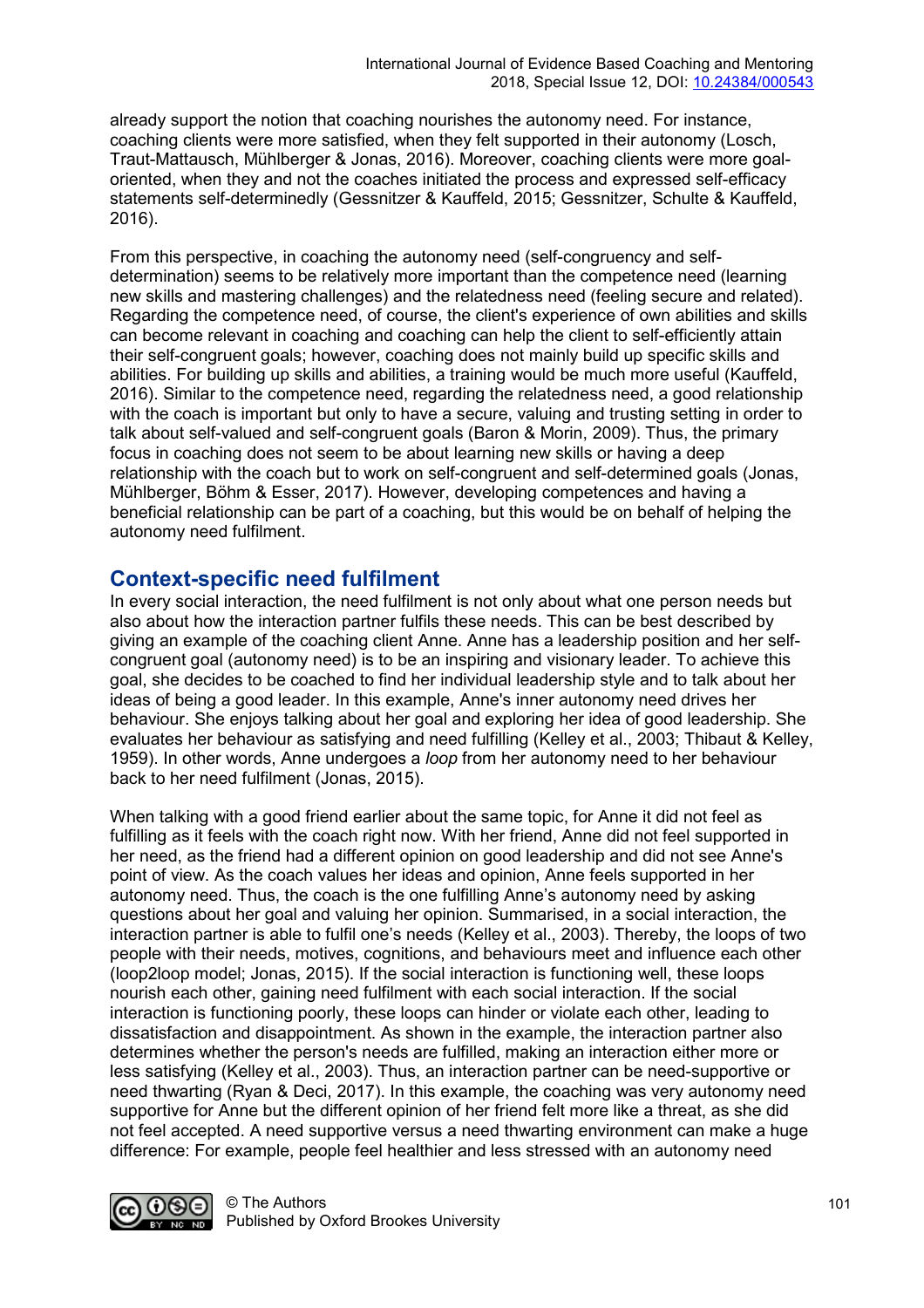supportive supervisor than with a non-supportive one (Baard, Deci & Ryan., 2004; Deci, Ryan, Gagné, Leone, Usunov & Kornazheva, 2001; Lynch, Plant & Ryan, 2005).

This satisfaction or dissatisfaction with the other's support can be of consequence, as a person will more or less likely choose a follow-up social interaction with this interaction partner (social exchange theory; Thibaut & Kelley, 1959; Rusbult, Martz & Agnew, 1998). This could mean that Anne wants a follow-up coaching session to continue talking about her leadership goal, but may not want to talk about the topic with her friend again. However, Anne may not want to talk about private matters (e.g., her family) with her coach but may want to talk about them with her friend. Therefore, people expect specific contexts to support a specific need, such as friends fulfilling one's relatedness need or work fulfilling one's competence need. Due to this expectation, people might look for a context that supports their specific need. Thus, Anne might have looked for a coaching to find her own leadership style which supports her autonomy need; and another person might have looked for a training to learn new leadership skills which supports her or his competence need (Jonas et al., 2017). Summarised, different contexts fulfil different needs and we suggest that coaching mainly fulfils the autonomy need. This leads to our second research question on whether the coach's empathy can be supportive of the clients' autonomy need.

#### **Empathy as an autonomy need support**

Being autonomy need supportive means to support people to reflect about themselves and about their self-valued goals, to be understanding, and to let the person share ideas and make choices (Ryan & Deci, 2017). The positive effect of autonomy need support has been shown in an experiment by Oliver, Markland, Hardy, and Petherick (2008), in which participants had either an autonomy-supportive or a controlled environment; Participants in the autonomy supportive environment were much more (self-)reflective, talking more openly about themselves with more positive emotions and assents. As coaching is a process that should foster such self-reflection to attain one's goals (Greif, 2008), the coach should be autonomy-supportive (enable the clients to reflect on themselves). Thereby, clients should choose self-determinedly (Bachkirova & Smith, 2015) which means "let[ing] the client make decisions about what and how to change" (Markland, Ryan, Tobin, & Rollnick, 2005, p. 821). However, autonomy support is not only about letting one choose self-determinedly and enabling one to reflect on him- or herself but also means to be understanding (Ryan & Deci, 2017). Furthermore, when looking at the perceived autonomy support scale (health care climate questionnaire; Williams, Freedman, & Deci, 1998), a scale developed to measure autonomy support in various contexts, this support is not only about letting the client freely choose the topic but about understanding how the client sees things and about the client feeling understood. Thus, being autonomy supportive also means to emphasise and take the other's perspective (Deci & Ryan, 2012).

This "cognitive and emotional understanding of another's experience" is described as empathy (Barnett & Mann, 2013; p. 230). Furthermore, Bachkirova (2011) states that the coach has to "engage with whatever theme is presented" (p. 6). This deep understanding and engagement remind us again of the definition of empathy as an emotional and cognitive understanding of how the other person feels, with recognising that it is not one's own emotion (Cuff, Brown, Taylor & Howatt, 2016). The importance of empathy per se for therapy and consulting but also for coaching is well-known (Neukom, Schnell & Boothe, 2011; Passmore, 2010; Röckelein & Welge, 2010; Rauen, 2002; Schreyögg, 2015); more precisely, empathy has been found as one of the main competences of executive coaches (Rekalde et al., 2015). Empathy helps the coach to truly understand the client and show this understanding to the client (Eckert, Biermann-Ratjen & Bielefeld, 2012). For instance, a coaching study with video analysis has shown that clients felt more understood with a more empathetic coach (Will, Gessnitzer & Kauffeld, 2016). Connoting understanding can make a

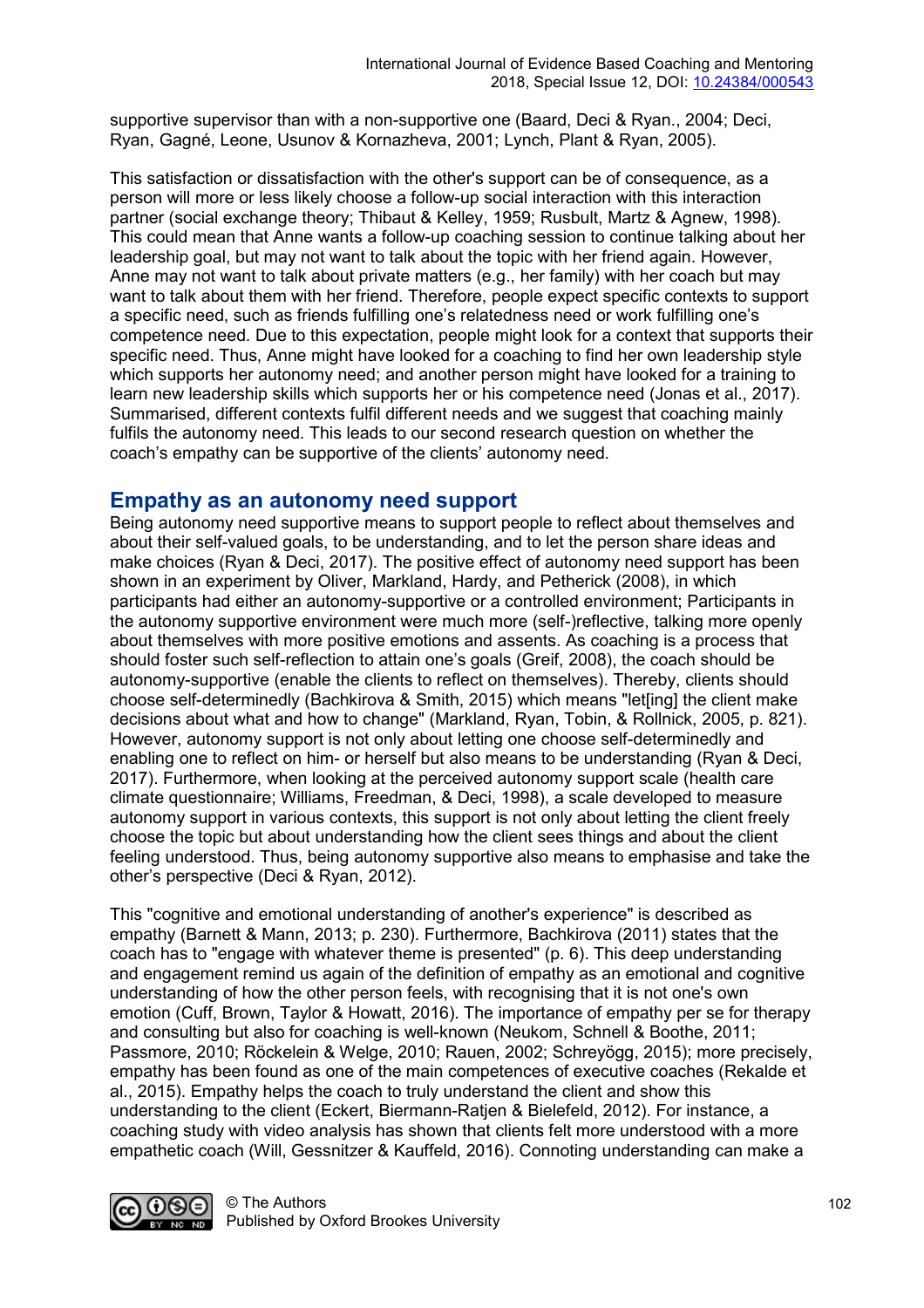client feel accepted in his/her world with his/her beliefs and values. Therefore, the client may feel supported in his/her autonomy. This understanding makes the coach's empathy to an autonomy need supportive behaviour (sports coaches; Markland & Han, 2012), as empathy can benefit the client's autonomy (Pollak et al., 2011). Thus, we propose that the coach's empathy can support a client's autonomy need.

# **Methodology**

In order to explore the clients' needs in coaching and to understand the relation between autonomy need support and empathy, we conducted a set of three studies. We first compared coaching with other personal development techniques with regard to the three basic psychological needs. We hypothesised that coaching mainly addresses the autonomy need, as the need for autonomy is defined as the need to be self- and value-congruent (Deci & Ryan, 2000) and coaching is about attaining self-congruent goals (Greif, 2008). Building on these results, we next looked at how the three needs are fulfilled within real-life coaching interactions. Finally, as empathy may help the client to be self- and value-congruent (Pollak et al., 2011), we explored whether empathy can be regarded as an autonomy need support.

### **Study 1: Coaching, Training, Supervision – Which needs are addressed?**

In the first study (Mühlberger & Jonas, 2016), we compared three different personal development techniques in order to elaborate their different need fulfilments. Thus, we asked 95 possible clients with a personal development goal about their basic psychological needs according to Deci and Ryan (2002) in terms of autonomy (e.g. *It is important for me to pursue the goals that make me happy"*), competence (e.g. *It is important for me to learn new and interesting skills"*), and relatedness (e.g. *It is important for me to get along well with my interaction partners"*). Subsequently, the participants read the descriptions of three personal development techniques. These three descriptions were based on the definitions of: a) coaching (Greif, 2008; Rauen, 2014), b) training, and c) supervision (Rauen, 2014). Thus, coaching was described as a support in (self-)reflectivity and self-management, training was described as a support in skill and competence development, and supervision was described as a support in reflecting the business behaviour. The participants were then asked how they expect each of these three personal development techniques to fulfil the autonomy (e.g. *This technique enables me to pursue the goals that make me happy"*), competence (e.g. *This technique enables me to learn new and interesting skills"*), and relatedness (e.g. *This technique enables me to get along well with my interaction partners"*) need. The results show that people indicated that specifically the need for autonomy is addressed in coaching; the need for competence is less important and the need for relatedness plays a minor role. [1](#page-5-0) People with a high need for autonomy also expected the coaching to fulfil both the autonomy and the competence need.

In accordance with our hypothesis, the results depict that coaching is expected to fulfil the autonomy need. However, can coaching really fulfil this expectation and fulfil the autonomy need? To answer this question, the second study with real-life coaching processes was conducted.

<span id="page-5-0"></span><sup>1</sup> Training mostly addressed the need for competence and, to a lesser degree, the autonomy and relatedness need. Supervision mostly addressed the relatedness need and, to a lesser degree, the competence need; the autonomy need was the least important need. This is in accordance with the assumptions by Jonas et al. (2017).



-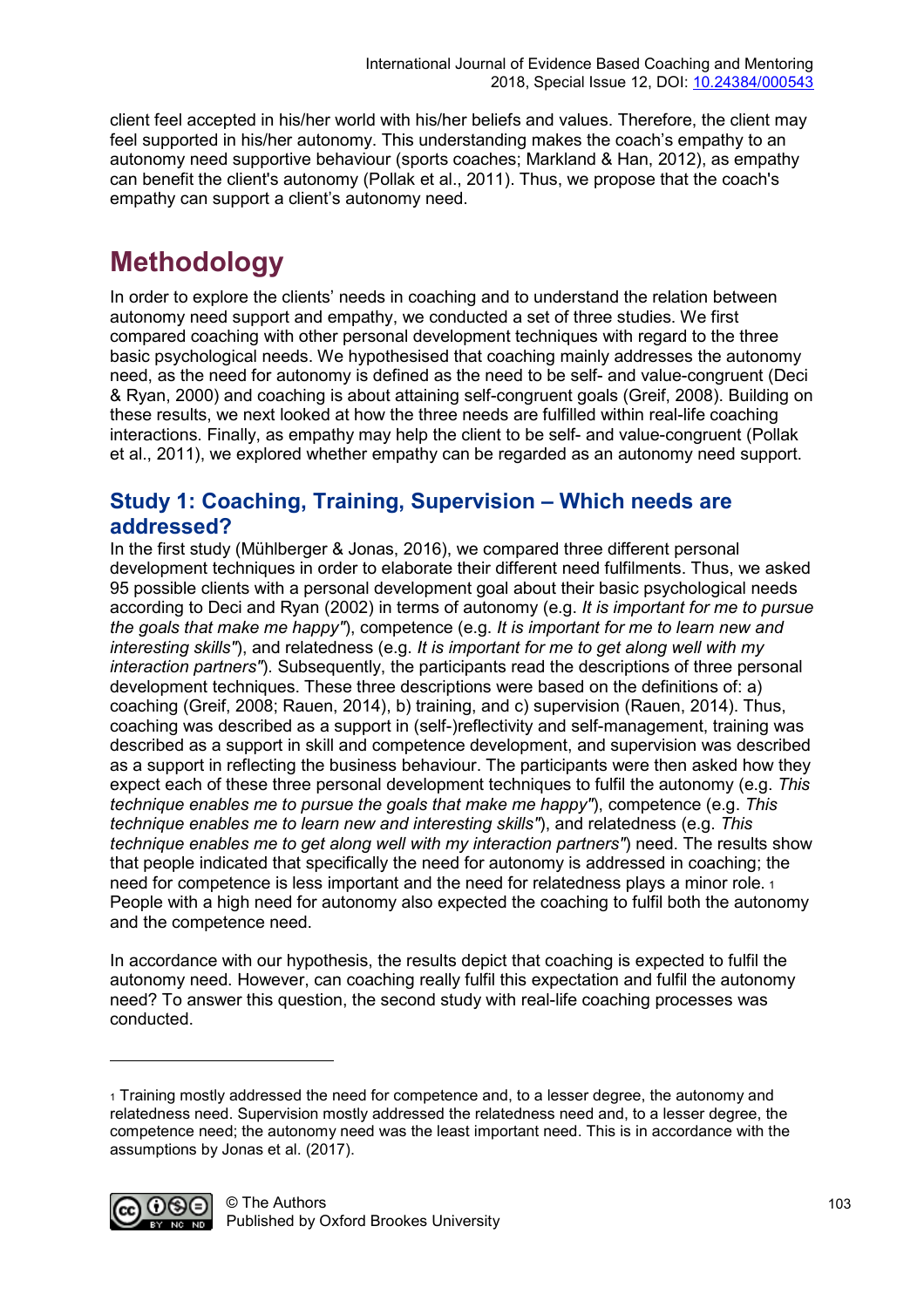

*Figure 1. The possible client's expected need fulfilment with regard to coaching.*

*Note.* All three needs differed from each other on a \*\*\* = *p*<.001 significance level.

### **Study 2: The autonomy need and its fulfilment within the coaching interaction**

In our second study, 112 real-life client coaching sessions were accompanied by research activities (Schiemann, Mühlberger, Braumandl & Jonas, 2016); however, we tried to use measures that were already embedded in the coaching process so that, even with an informed consent, the clients did not feel observed and did not answer in a socially desirable way. Thus, we used three scales of the German version of the Business-Focused Inventory of Personality (BIP; Hossiep & Paschen, 2003), as the BIP was already used for analysing strengths and development fields with regard to the client's goal. The three scales were the design motivation scale for assessing the autonomy need (e.g. *I fight for my beliefs, even if I have to put up with downsides*"), the achievement motivation scale for the competence need (e.g. *I am only satisfied, if I accomplish extraordinary achievements"*), and the sociability scale for the relatedness need (e.g. *I avoid provoking others"*). The BIP was given to the clients at the beginning of their coaching, measuring the needs. With regard to the need fulfilment after the coaching, we used items from the Check-the-Coach questionnaire (Bachmann, Jansen, & Mäthner, 2004) that were related to the autonomy need fulfilment in terms of a together designed process (e.g., *"My coach encouraged me to reflect and codesign the coaching process"*), the competence need fulfilment in terms of learned competences and skills (e.g. *Due to the coaching, I can use my abilities and skills more goalfocused"*), and the relatedness need fulfilment in terms of a positive coach-client-relationship (e.g. *Our relationship was characterised by valuing each other"*). The last items from the Check-the-Coach questionnaire were used to measure coaching satisfaction (e.g. *I am satisfied with the coaching"*).

The results showed that the fulfilment of all three needs leads to satisfaction with the coaching. This is in line with previous research on basic psychological need fulfilment leading to more satisfaction (Ryan & Deci, 2017). However, the clients with a high autonomy need were more satisfied, as their autonomy need was fulfilled through coaching. The need for competence and for relatedness did not play a role with regard to fulfilment and/or coaching satisfaction.

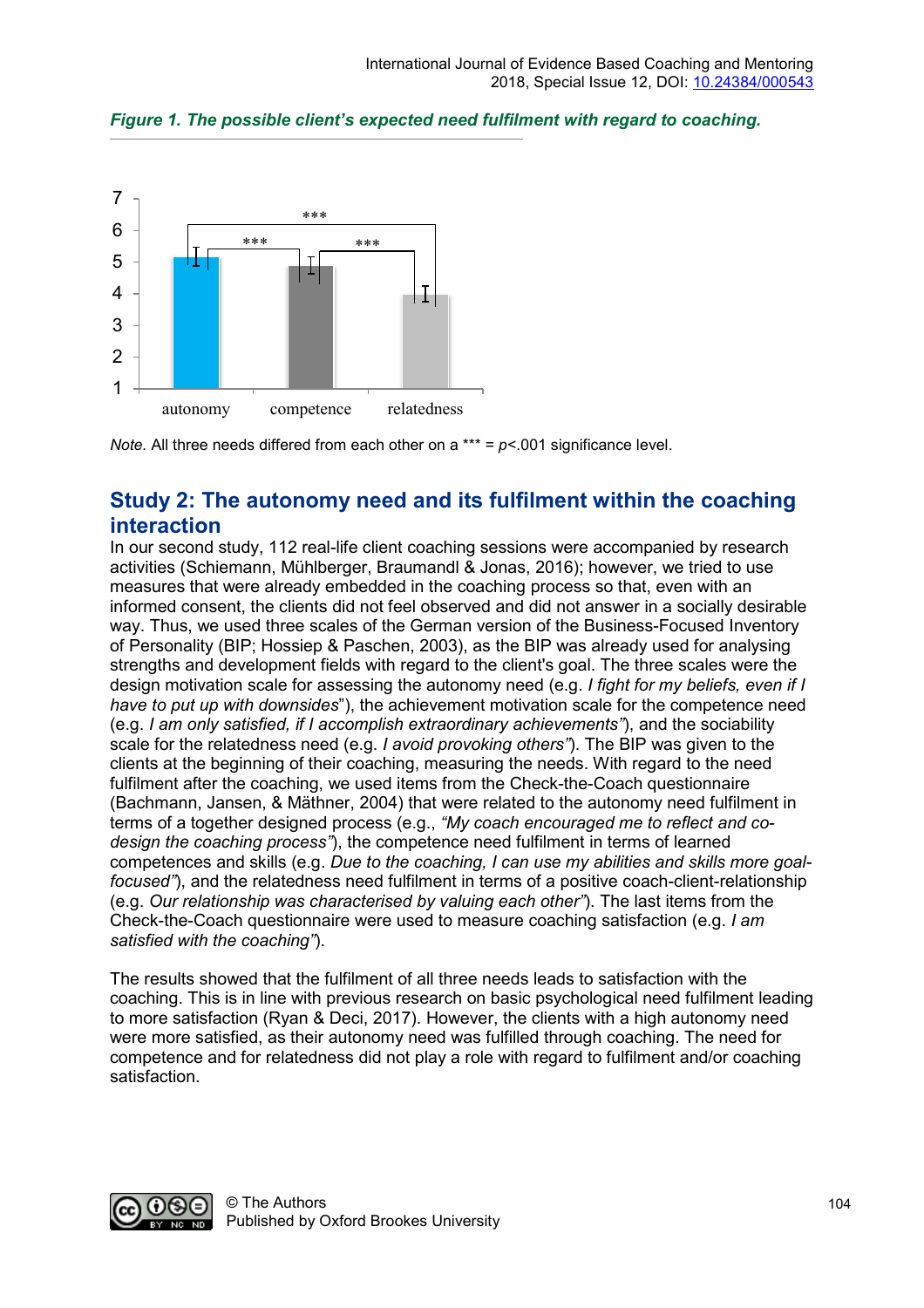



*Note.*  $*** = p < .001$  and  $* = p < .05$  significance level.

The study showed that also in real-life coaching processes, the autonomy need played a major role. When clients had a high need for autonomy, coaching fulfilled this need which further made clients satisfied with the coaching.

According to our results, coaches should fulfil all three needs to make clients satisfied with their coaching: Coaches should be friendly and show appreciation, which fulfils the relatedness need; they should address the client's competences, which fulfils the competence need; and they should let the client be self-determined, which fulfils the autonomy need. However, as shown in our study, if clients have a high need for competence or relatedness, they cannot fully achieve this fulfilment within the context of coaching. Only clients with a high need for autonomy can achieve the autonomy need fulfilment through the coaching. Thus, our third study focussed on the coaches and on how they can support the client's autonomy need.

#### **Study 3: Empathy as an autonomy need support**

The third study (Schiemann, Mühlberger, & Jonas, 2016) was conducted with 95 coaches with different backgrounds and experiences, in collaboration with XING Coaches (https://coaches.xing.com). In order for the coaches to not focus too much on the analysed questions, we told the coaches that the questionnaire was about new methods of coaching. After an informed consent, we said that before we can talk about coaching methods, we need to know what kind of coaching they as a coach offer. Besides demographics, we here asked questions about the three needs in terms of autonomy (e.g. *My client wants to decide for him-/herself how to design the coaching"*), competence (e.g. *My client wants to feel competent in the coaching"*), relatedness (e.g. *My client wants to get along well with me as his/her coach"*) (adapted from the positive items of the BPNS at work scale; Deci et al., 2001; Ilardi, Leone, Kasser & Ryan, 1993; Kasser, Davey & Ryan, 1992). In accordance with our assumption and result from study 1, again the client's autonomy need is perceived as most important; the competence and the relatedness need did not significantly differ this time (see Figure 3).

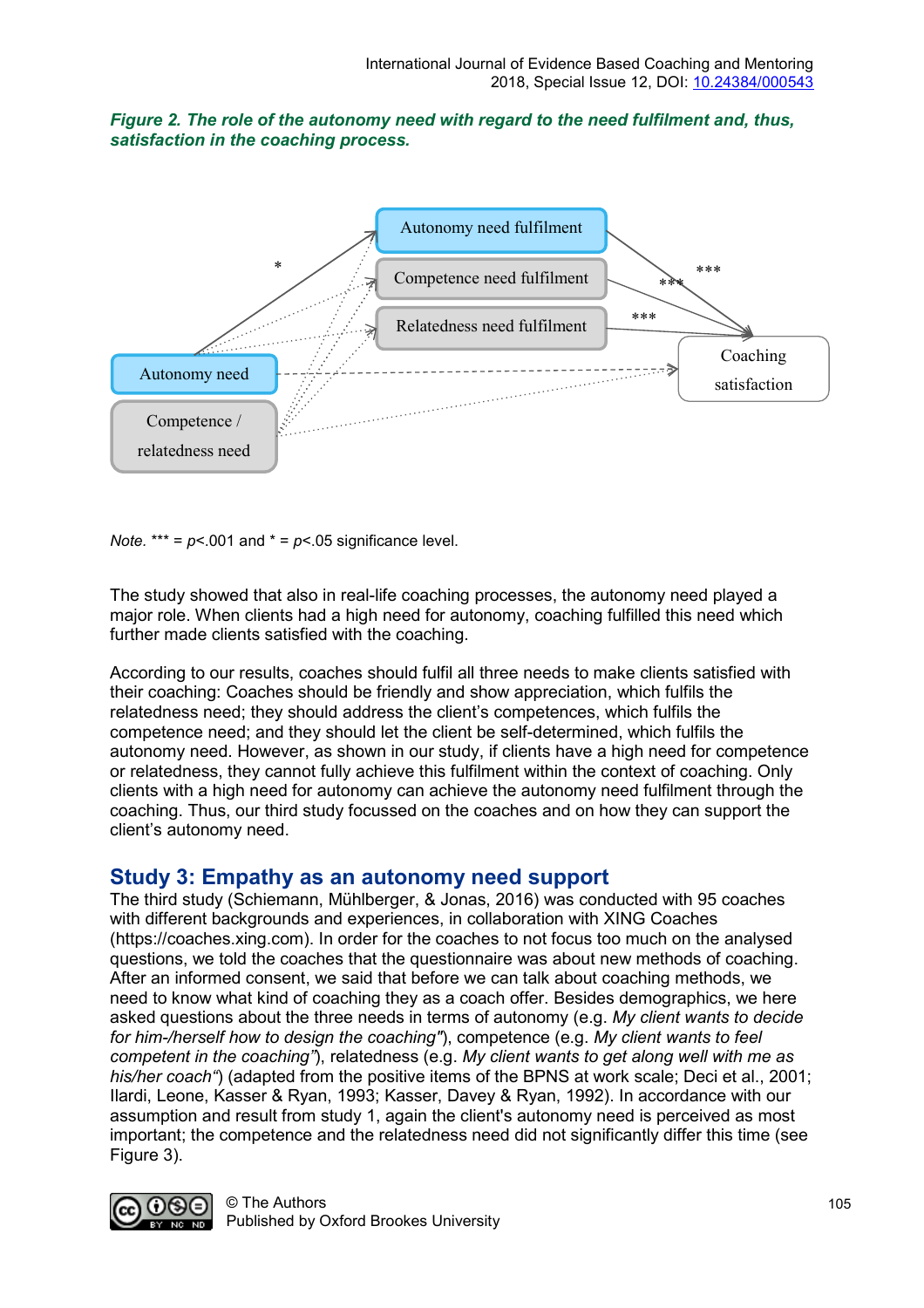



#### *Note.* \*\*\* = *p*<.001.

Subsequently, we asked the coaches about their autonomy need support as a coach with regard to the Perceived Autonomy Need Support Scale (e.g. *As a coach I encourage my client to ask questions"*) (Williams et al., 1998). The descriptive analysis depicts that this has been rated as quite important with an average rating of 6.16 with regard to the scale ranging from 1 (minimum) to 7 (maximum). Moreover, the coaches indicated that the higher they perceived the client's autonomy need and the client's competence need, the more autonomy need supportive behaviour they wanted to show.

After looking at the importance of the autonomy need and its support in coaching, we were interested in the relation between the autonomy need support and empathy. We asked the coaches on how important empathy is with regard to their coaching that they offer; we derived the empathy items from the empathy definition and differentiation by Davis (1983) (e.g. *showing empathy"*). The descriptive analysis depicts that showing empathy has been rated as essential with an average rating of 85,9% with regard to the scale ranging from 0% (minimum) to 100% (maximum). In addition, the more coaches indicated to support their clients in their autonomy need, the more they indicated that they tried to show empathy.

In summary, coaches indicated that autonomy is what clients need and that supporting clients in their autonomy is crucial. Moreover, the more autonomy supportive the coaches, the more empathy they showed. This result suggests that empathy contributes to supporting clients in their autonomy.

### **Conclusion**

SDT proposes three fundamental psychological needs: Autonomy, competence, and relatedness (Deci & Ryan, 2002). We hypothesised that, in coaching, clients mainly strive to increase their need for autonomy and that coaches should therefore mainly address and support the autonomy need of the client (also see Jonas et al., 2017). In line with this

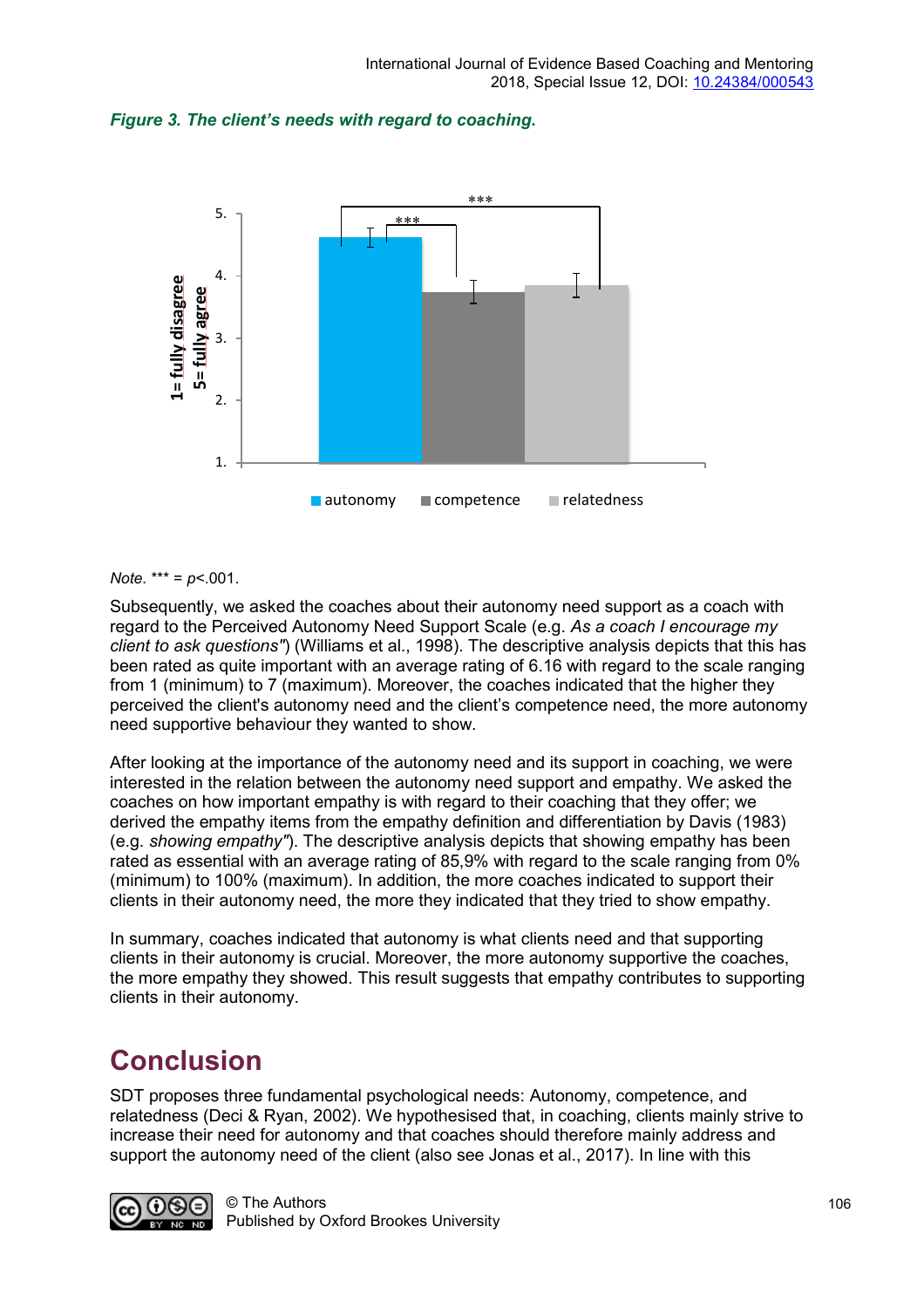assumption, we found that not only potential clients (Study 1) but also real coaching clients (Study 2) and coaches (Study 3) believe that a coaching specifically addresses and supports the need for autonomy. This suggests that the autonomy need is most relevant in coaching and, therefore, should be supported.

The concept of autonomy support does not only mean to enhance autonomy by considering the individual as capable of self-determination but also to empathetically understanding the client and his/her point of view (Deci & Ryan, 2012). Thus, autonomy-supportive coaches also try to truly understand their clients. Could empathy be exactly what a client needs? We suggested that empathy is a behaviour that supports a client's need for autonomy, as empathy can help the client to feel understood and accepted for his/her values and views (Eckert et al., 2012), and has been shown to be beneficial for the autonomy need (Pollak et al., 2011). Our findings show that the coach's autonomy support and empathy are related (Study 3). Therefore, empathising with the client may support the client's autonomy.

Still, our results are only a first step towards understanding the mechanisms between the coach's empathy and the client's autonomy need – especially because we have only asked the coaches, who perceive their empathy differently to objective measures (Markland & Han, 2012; Will et al., 2016). Therefore, studies are planned to further explore the coach's empathy and autonomy need support with regard to the client's autonomy need and autonomy need fulfilment. This may help to understand whether the coach's empathic behaviour plays a major role for the client's perceived autonomy support, how much empathic behaviour the coach should show to support the client's autonomy, and whether there can be too much empathy. As empathy is not a disposition and can change depending on the person's motivation (Zaki, 2014), empathy can also be trained as a coach competence (Teding van Berkhout & Malouff, 2016). Furthermore, looking at difficult clients may increase our understanding of when and how the coach's empathy changes in terms of quantity or quality.

In sum, our research suggests that the autonomy need is most important in coaching. Thus, we recommend that the respective coach should be autonomy need supportive, which can mean to provide the client with choices and options and ask self-reflecting questions. Furthermore, we advise coaches to support their clients to explore their clients' inner wishes and goals, strengths and resources. However, we want to emphasize that supporting clients in their autonomy can also mean to empathetically respond to the clients so that they feel understood and supported in their striving for autonomy.

# **References**

Baard, P. P., Deci, E. L., & Ryan, R. M. (2004). The relation of intrinsic need satisfaction to performance and wellbeing in two work settings. *Journal of Applied Social Psychology, 34*, 2045-2068.

Bachkirova, T. (2011). *Developmental coaching: working with the self*. Maidenhead: Open Unversity Press.

- Bachkirova, T., & Smith, C. L. (2015). From competencies to capabilities in the assessment and accreditation of coaches. *International Journal of Evidence Based Coaching and* Mentoring, 13(2), 123-140. doi: 10.1002/9781118326459.ch8
- Bachmann, T., Jansen, A. & Mäthner, E. (2004). *Check-the-Coach. Standardisierter Fragebogen zur Evaluation von Einzel-Coaching-Prozessen.* Berlin: artop – Institut an der Humboldt-Universität zu Berlin.
- Baron, L., & Morin, L. (2009). The coach-coachee relationship in executive coaching: A field study. *Human Resource Development Quarterly, 20*(1), 85-106. doi: 10.1002/hrdq.20009
- Barnett, G., & Mann, R. E. (2013). Empathy deficits and sexual offending: A model of obstacles to empathy. *Aggression and Violent Behavior, 18*, 228-239. doi: 10.1016/j.avb.2012.11.010
- Baumann, N. & Kuhl, J. (2013). Selbstregulation und Selbstkontrolle [Self-regulation and self-control]. In W. Sarges (Eds.), *Management-Diagnostik* (pp. 263-271). Göttingen: Hogrefe.

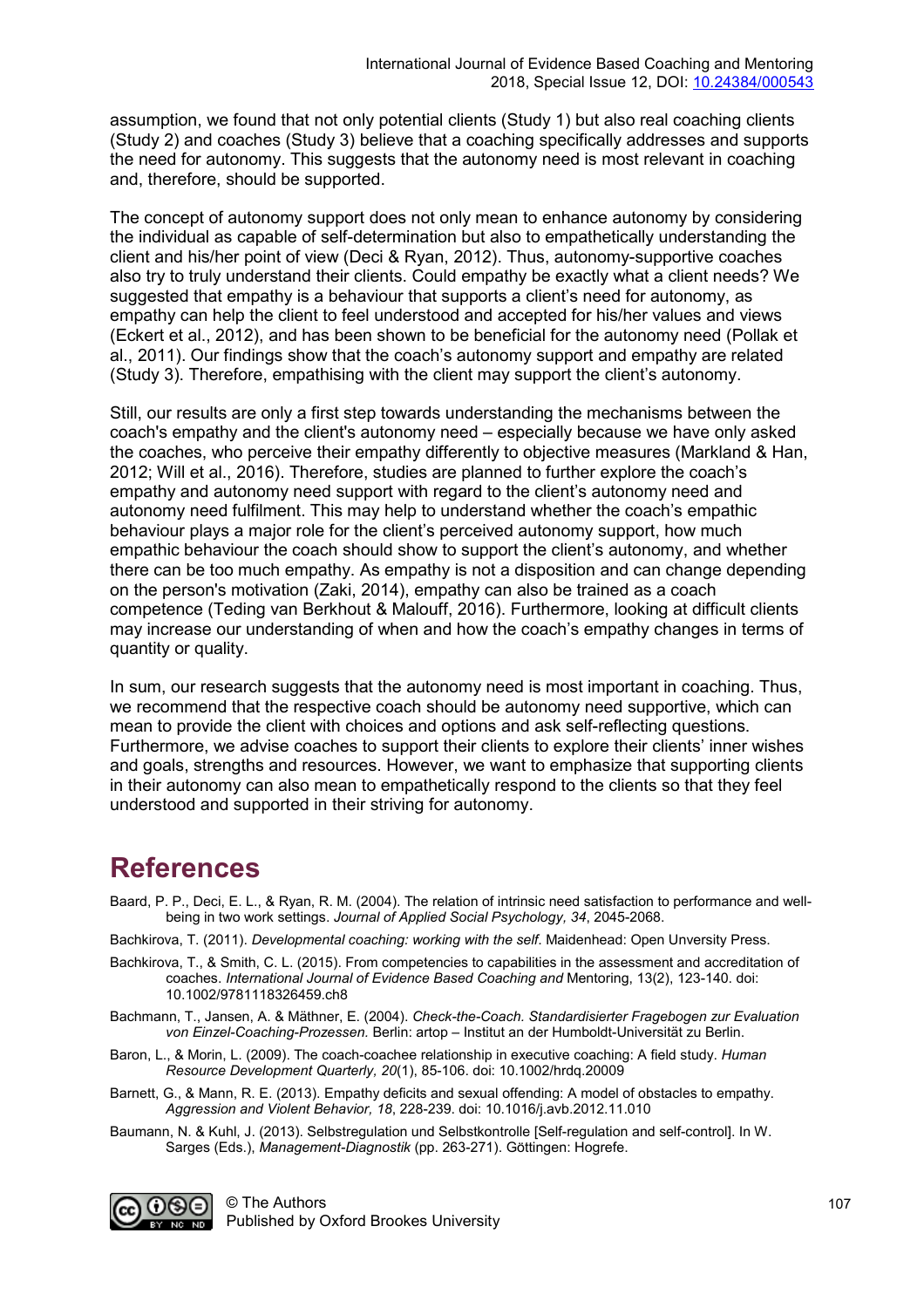- Behrendt, P. (2004). *Wirkfaktoren und Psychodrama im Transfercoaching*. Unpublished diploma thesis, Albert-Ludwigs-Universität of Freiburg.
- Cuff, B. M. P., Brown, S. J., Taylor, L., & Howat, D. J. (2016). Empathy: a review of the concept. *Emot. Rev. 8*, 144–153. doi: 10.1177/1754073914558466
- Davis, M.H. (1983). Measuring individual differences in empathy: Evidence for a multidimensional approach. *Journal of Personality and Social Psychology, 44*, 113-126.
- Deci, E. D., & Ryan, R. M. (2000). The "what" and "why" of goal pursuits: Human needs and the selfdetermination of behavior. *Psychological Inquiry, 11*(4), 227–268. doi: 10.1207/s15327965pli1104\_01
- Deci, E. D., & Ryan, R. M. (2002). *Handbook of self-determination research.* New York: University of Rochester Press.
- Deci, E.L. & Ryan, R.M. (2012). Self-determination theory in health care and its relations to motivational interviewing: A few comments. *International Journal of Behavioral Nutrition and Physical Activity, 9*(1), 24. doi:10.1186/1479-5868-9-24
- Deci, E. L., Ryan, R. M., Gagné, M., Leone, D. R., Usunov, J., & Kornazheva, B. P. (2001). Need satisfaction, motivation, and well-being in the work organizations of a former Eastern Bloc country. *Personality and Social Psychology Bulletin, 27*(8), 930-942. doi: 10.1177/0146167201278002
- De Haan, C.B., Day, A., & Sills, C. (2010). Clients' critical moments of coaching: Toward a "client model" of executive coaching*. Academy of Management Learning & Education, 9*(4), 607-621. doi: 10.5465/amle.2010.56659879
- Eckert, J., Biermann-Ratjen, E. M., & Höger; D. (Eds.) (2012). *Gesprächspsychotherapy [Client-centered psychotherapy]* (2nd ed.). Heidelberg, Germany: Springer.
- Gessnitzer, S., & Kauffeld, S. (2015). The working alliance in coaching: Why behavior is the key to success. *Journal of Applied Behavioral Science, 51*(2), 177–197. doi: 10.1177/0021886315576407
- Gessnitzer, S., Schulte, E.-M. & Kauffeld, S. (2016). "I am going to succeed": The power of self-efficient language in coaching and how coaches can use it. *Consulting Psychology Journal: Practice and Research, 68*(4), 294-312. doi: 10.1037/cpb0000064
- Grant, A. M., Passmore, J., Cavanagh, M., & Parker, H. (2010). The state of play in coaching. *International Review of Industrial & Organizational Psychology, 25,* 125–168. doi: 10.1002/9780470661628.ch4
- Greif, S. (2008). *Coaching und ergebnisorientierte Selbstreflexion.* [Coaching and results-oriented self-reflection.]. Göttingen, Germany: Hogrefe.
- Grover, S., & Furnham, A. (2016). Coaching as a developmental intervention in organisations: A systematic review of its effectiveness and the mechanisms underlying it. *PLOS ONE, 11*(7), 1-41. doi: 10.1371/journal.pone.0159137
- Heckhausen, H, & Heckhausen, J. (1989). *Motivation und Handeln.* [Motivation and Action.]. (2nd ed.). Berlin, Germany: Springer.
- Hossiep, R., & Paschen, N. (2003). *BIP: Bochumer Inventar zur berufsbezogenen Persönlichkeitsbeschreibung.* [Bochumer Inventory for job-related personality descirption.]. Göttingen, Germany: Hogrefe.
- Hull, C. L. (1943). *Principles of behavior: An introduction to behavior theory*. New York: Appleton-Century-Crofts.
- Ilardi, B. C., Leone, D., Kasser, R., & Ryan, R. M. (1993). Employee and supervisor ratings of motivation: Main effects and discrepancies associated with job satisfaction and adjustment in a factory setting. *Journal of Applied Social Psychology, 23*, 1789-1805. doi: 10.1111/j.1559-1816.1993.tb01066.x
- Jonas, E. (2015). Fairness lohnt sich! Psychologische Facetten von Gerechtigkeit und ihr Beitrag zu Kooperation und Widerstand in sozialen Interaktionen. [Fairness pays off! Psychological facets of justice and its contribution to cooperation and resistance in social interactions.]. In M. Dimitriou & G. Schweiger (Eds.), *Fairness und Fairplay. Interdisziplinäre Perspektiven* (pp. 23-49). Wiesbaden, Germany: Springer.
- Jonas, E., & Bierhoff, H.-W. (2016). Soziale Interdependenz und sozialer Austausch. [Social interdependence and social exchange]. In W. Bierhoff, D. Frey (Eds..), *Kommunikation, Interaktion und Soziale Gruppenprozesse*. Göttingen, Germany: Hogrefe.
- Jonas, E., Mühlberger, C., Böhm, A., & Esser, V. (2017). Soziale Austausch- und Interdependenzprozesse im Karrieremanagement: Training, Coaching, Mentoring und Supervision in einem sozialpsychologischen Vergleich [Social exchange and interdependency processes in career management: Training, coaching, mentoring and supervision in a social psychological comparison]. In: S. Kauffeld, D. Spurk (Eds.), *Handbuch Laufbahnmanagement und Karriereplanung* (pp. 1-35). Heidelberg, Germany: Springer.
- Kasser, T., Davey, J., & Ryan, R. M. (1992). Motivation, dependability, and employee-supervisor discrepancies in psychiatric vocational rehabilitation settings. *Rehabilitation Psychology, 37*, 175-187. doi: 10.1037/0090- 5550.37.3.175

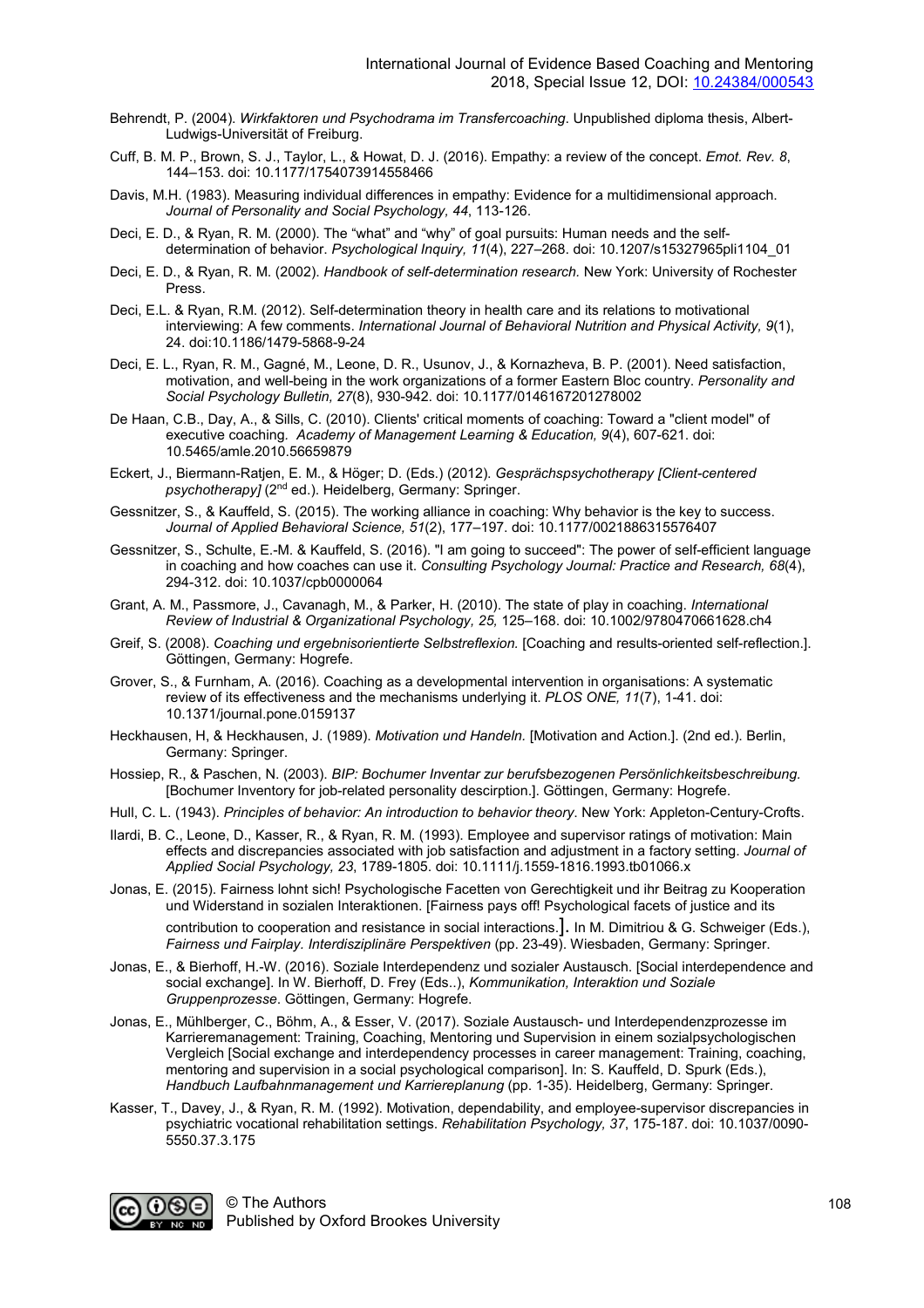- Kauffeld, S. (2016). *Nachhaltige Personalentwicklung und Weiterbildung: Betriebliche Seminare und Trainings entwickeln, Erfolge messen, Transfer sichern* [Sustainable personnel development and further training: Developing company seminars and trainings, measuring success, securing transfer] (2nd rev. ed.). Berlin, Germany: Springer.
- Kelley, H. H., Holmes, J. G., Kerr, N. L., Reis, H. T., Rusbult, C. E., & Van Lange, P. A. M. (2003). *An atlas of interpersonal situations.* New York, NY: Cambridge University Press.
- Kotte, S., Hinn, D., Oellerich, K., & Möller, H. (2016). Der Stand der Coachingforschung: Ergebnisse der vorliegenden Metaanalysen [The State of Coaching Research: Results of the present Meta-analyzes]. *Organisation, Supervision, Coaching, 23*(1), 5–23. doi: 10.1007/978-3-662-45119-9\_97-1
- Kuhl, J. (2010): Individuelle Unterschiede in der Selbststeuerung. [Individual Differences in Self-control.] In: Heckhausen, H., Heckhausen, J. (Eds.): Motivation und Handeln [Motivation and Action], 4. Ed. (pp. 337-363).
- La Guardia, J., Ryan, R.M., Couchman, C., & Deci, E. L. (2000). Within-person variation in security of attachment: A self-determination theory perspective on attachment, need fulfillment, and well-being. *Journal of Personality and Social Psychology*, 79, 367-384. doi: 10.1037//0022-3514.79.3.367
- Losch, S. Traut-Mattausch, E., Mühlberger, M. D., & Jonas, E. (2016). Comparing the effectiveness of individual coaching, self-coaching, and group training: How leadership makes the difference. *Frontiers in Psychology, 7*(629), 1–17. doi: 10.3389/fpsyg.2016.00629
- Lynch, M., Plant, R. & Ryan, R.M. (2005). Psychological needs and a threat to safety: Implications for staff and patients in a psychiatric hospital for youth. *Professional Psychology-Research and Practice*, *36*, 415-425. doi: 10.1037/0735-7028.36.4.415
- Markland, D. & Han, C. (2012). *Autonomy support and empathy among coaches.* Unpublished poster. Presented at the North American Society for the Psychology of Sport and Physical Activity (NASPSPA), 7–9 June 2012, Honolulu, Hawaii.
- Markland, D., Ryan, R. M., Tobin, V. J., & Rollnick, S. (2005). Motivational interviewing and self–determination theory. *Journal of Social and Clinical Psychology, 24* (6), 811–831. doi: 10.1521/jscp.2005.24.6.811
- Maslow. A. (1970). *Motivation and personality* (2nd ed). New York: Harper & Row.
- McClelland, D. C. (1987), *Human Motivation.* Cambridge, England: Cambridge University Press.
- Mühlberger, C., & Jonas E. (2016). Need fulfilment in coaching, training, and supervision. Unpublished data. Universität Salzburg.
- Murray, H. J. (1938). *Explorations in Personality.* New York: Oxford University Press.
- Neukom, M., Schnell, K. & Boothe, B. (2011). Die Arbeitsbeziehung im Coaching ein Stiefkind der Forschung. [The working relationship in coaching – a stepchild of research.]. *Organisationsberatung, Supervision, Coaching*, *18(3),* 317–332.
- Passmore, J. (2010). A grounded theory study of the coachee experience: The implications for training and practice in coaching psychology. *International Coaching Psychology Review, 5*, 48-62.
- Pollak, K. I., Alexander, S. C., Tulsky, J. A., Lyna, P., Coffman, C. J., Dolor, R. J., Gulbrandsen, P., & Ostbye, T. (2011). Physician empathy and listening: associations with patient satisfaction and autonomy. *The Journal of the American Board of Family Medicine, 24*(6), 665–672. doi:10.3122/jabfm.2011.06.110025
- Rauen, C. (2002). Tatjana Heß & Wolfgang L. Roth (2001): Professionelles Coaching. Eine Expertenbefragung zur Qualitätseinschätzung und –entwicklung [Professional coaching. Expert interviews for quality assessment and development]. *Organisationsberatung, Supervision, Coaching, 9*(3), 295–298. doi: 10.1007/s11613-002-0056-1
- Rauen, C. (2014). *Coaching*. Ed. 1. Göttingen, Germany: Hogrefe.
- Rekalde, I., Landeta, J., & Albizu, E. (2015). Determining factors in the effectiveness of executive coaching as a management development tool. *Management Decision, 53*(8), 1677-1697. doi: 10.1108/md-12-2014- 0666
- Rusbult, C. E., Martz, J. M., & Agnew, C. R. (1998). The investment model scale: Measuring commitment level, satisfaction level, quality of alternatives, and investment size. *Personal Relationships, 5*, 357-391. doi: 10.1111/j.1475-6811.1998.tb00177.
- Röckelein, C. & Welge, K. (2010). Haltung im Coaching [Attitude in coaching]. Coaching-Magazin, 2, 18-21.
- Ryan, R. M., & Deci, E. L. (2004). Autonomy is no illusion: Self-determination theory and the empirical study of authenticity, awareness, and will. In J. Greenberg, S. L. Koole, & T. Pyszczynski (Eds.), Handbook of experimental existential psychology (pp. 455-485). New York: Guilford Press.
- Ryan, R. M., & Deci, E. L. (2006). Self-regulation and the problem of human autonomy: Does psychology need choice, self-determination, and will? *Journal of Personality*, *74*(6), 1557–85. doi: 10.1111/j.1467- 6494.2006.00420.x



© The Authors Published by Oxford Brookes University